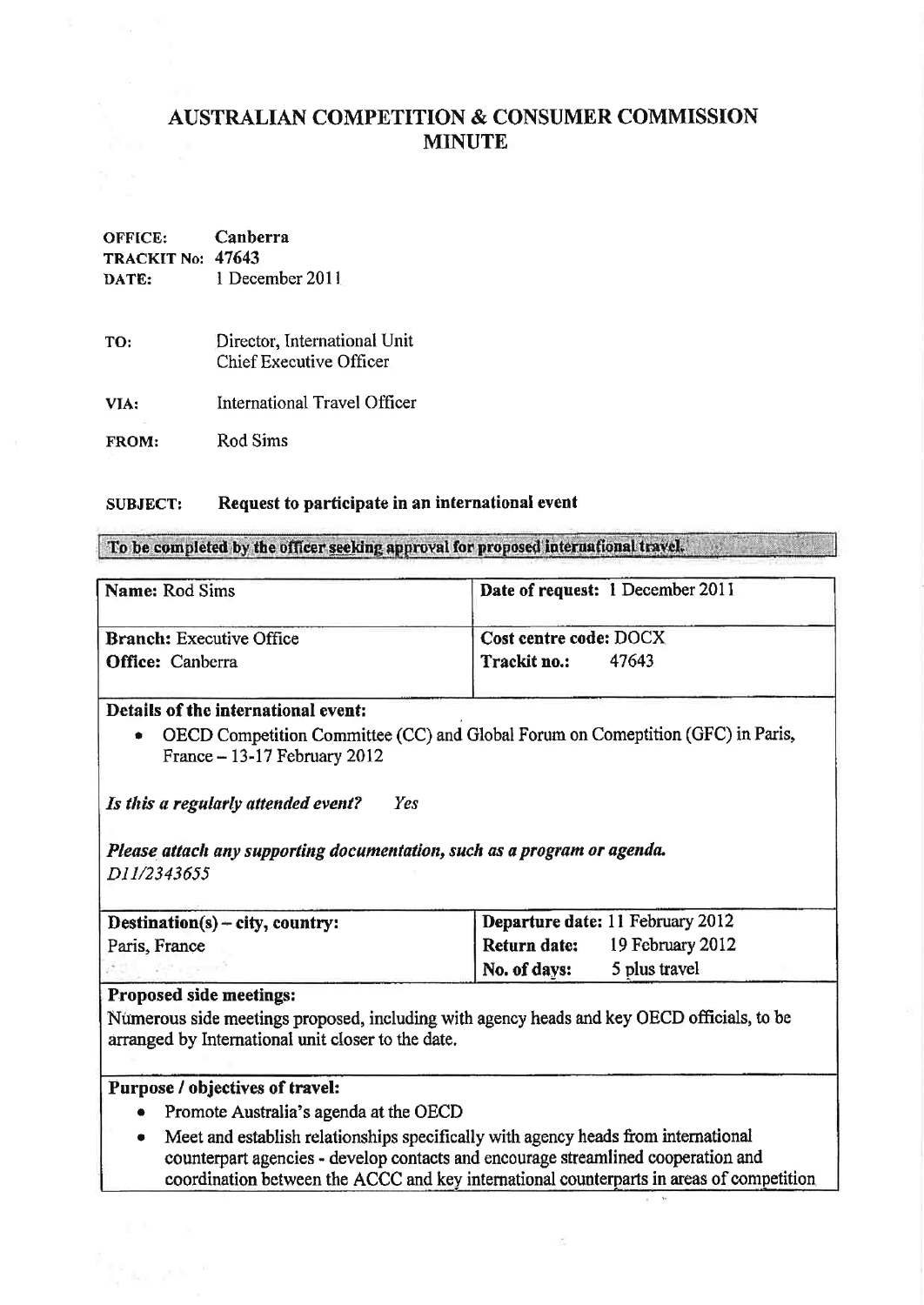| regulation including abuse of dominance, coordination, mergers, and telecommunications.         |  |
|-------------------------------------------------------------------------------------------------|--|
| Benefits to the ACCC / AER:                                                                     |  |
| $\blacksquare$ Montain and streamless relationships and so operation with the ACCC examplements |  |

- Maintain and strengthen relationships and co-operation with the ACCC's counterparts
- Gain insights into the practices and perspectives of other jurisdictions
- r Contribute to/influence development of best practice regulation in enforcement techniques and merger regulation
- Promote the ACCC's expertise in investigation and enforcement techniques and strengthen the ACCC's reputation internationally
- Gain insight into and contrinute to discussions on the following key topics; digital economy; competition in health services; competition and commodity price volatility; international cooperation and cartel investigations.

# Impact of your proposed absence on ACCC / AER business:

Closer to the date of travel, consideration will be given to a commissioner acting in my position while I am overseas.

IT and telecommunications equipment will be taken to enable remote work via ASNAP.

Proposed leave:

Please forward this request to the Project Officer, International Travel who will complete the following details and then send the request to the Director, International Unit.

### Cost centre code: DOCX TRACKIT no.: 47643

|                         | Approximate cost |
|-------------------------|------------------|
| Airfare                 | \$8000.00        |
| Other transport         |                  |
| Hotel                   | \$2000.00        |
| <b>Conference fee</b>   |                  |
| <b>Travel allowance</b> | \$1200.00        |
| Other costs             |                  |
| Reimbursements          |                  |
| <b>TOTAL</b>            | \$11000.00       |

Details of any cost reimbursements:

Details of any relevant travel advisories on smartraveller.gov.au: